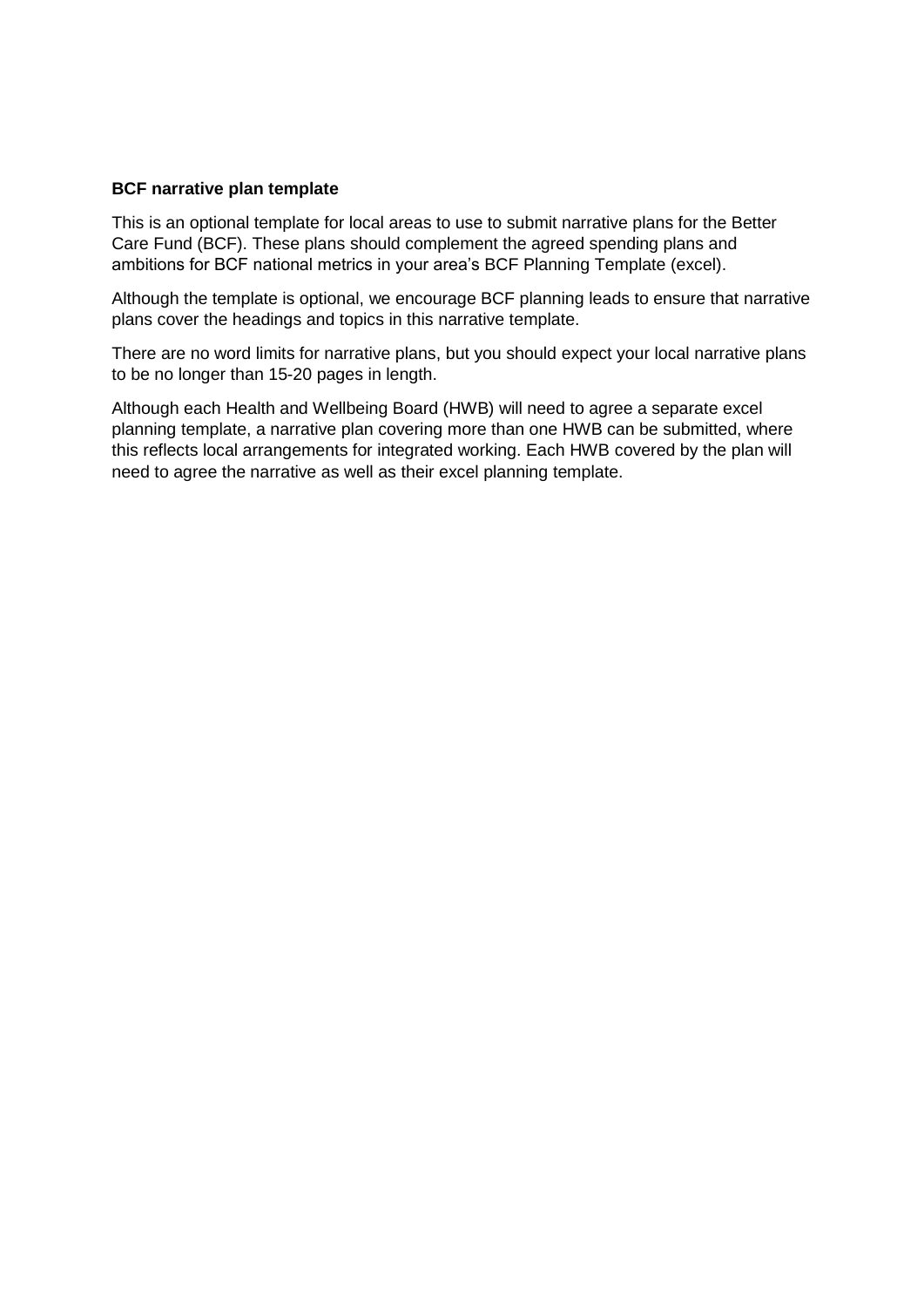**Cover**

Rotherham Health and Wellbeing Board

Health and Wellbeing Board(s)

Bodies involved in preparing the plan (including NHS Trusts, social care provider representatives, VCS organisations, district councils)

At a local level Rotherham's Health and Social Care Community has been working in a collaborative way for several years to transform the way it cares for its population of around 267,000. With a mature Integrated Care System (ICS) in Place responsible for the delivery of the Integrated Health and Social Care Place Plan (2020-21).

Our Better Care Fund (including IBCF) provides a substantial funding stream to some of our key priority workstreams within Urgent and Community Transformation.

The governance arrangements through our ICS ensure that all partners across NHS Trust, Social Care, Mental Health, Primary, Independent and the Voluntary and Community Sector are engaged, with several task and finish groups in place under an overarching operational and executive meeting structure.

Outcomes for our population are jointly agreed and we are committed to a whole system partnership approach. The CCG's Commissioning Plan aligns with the Joint Health and Wellbeing Strategy (2018-25) and the Integrated Place Plan and sets out, as a key partner, how we will support their delivery.

The CCG, Council and NHS England work closely together to ensure that all commissioning plans are aligned so that together we deliver the maximum amount for each 'Rotherham pound'. This includes the System Wide Winter Plan developed annually, within an identified Place fund of c600K to spend on winter pressures across partners.

How have you gone about involving these stakeholders?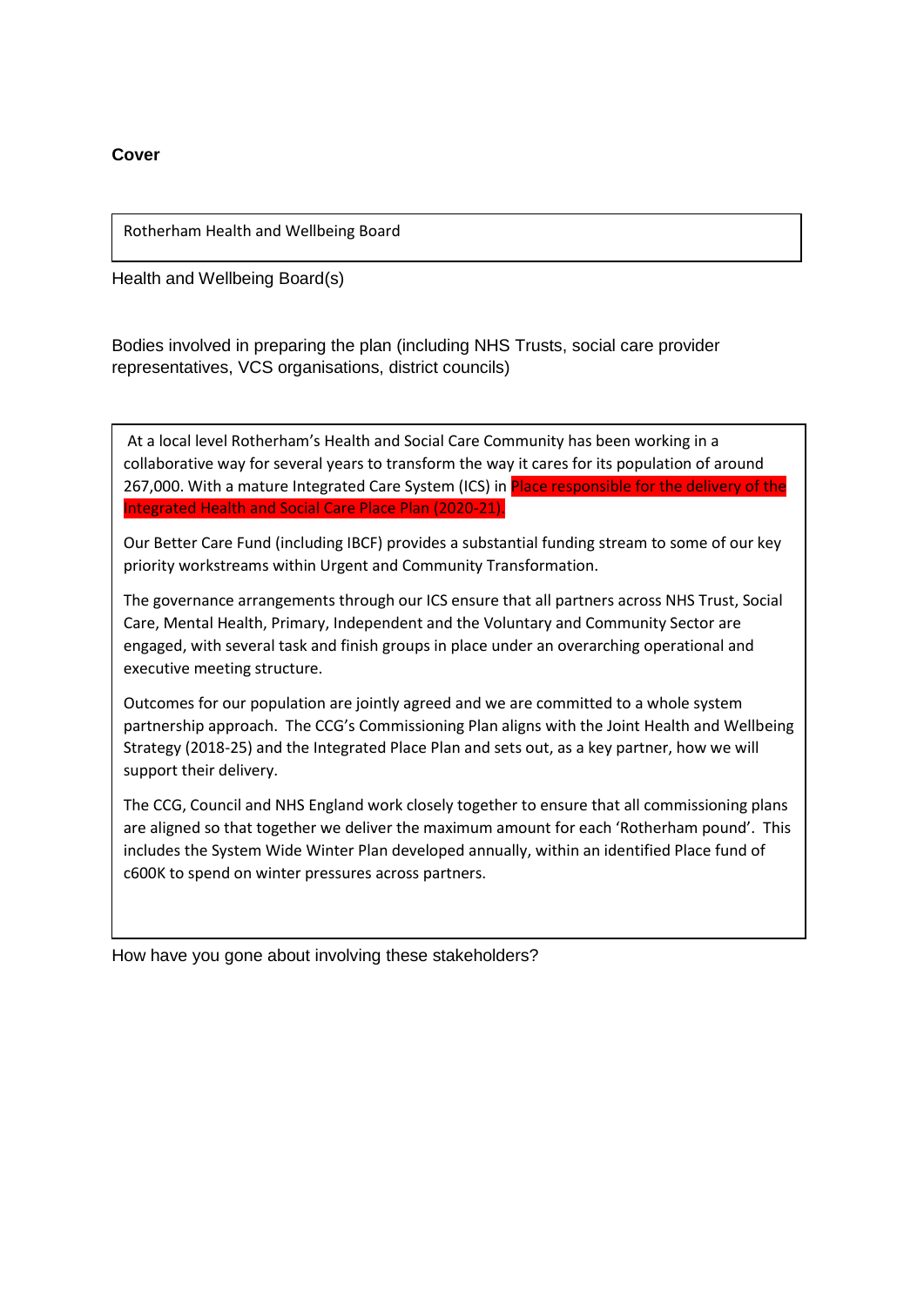# **Executive Summary**

This should include:

- Priorities for 2021-22
- key changes since previous BCF plan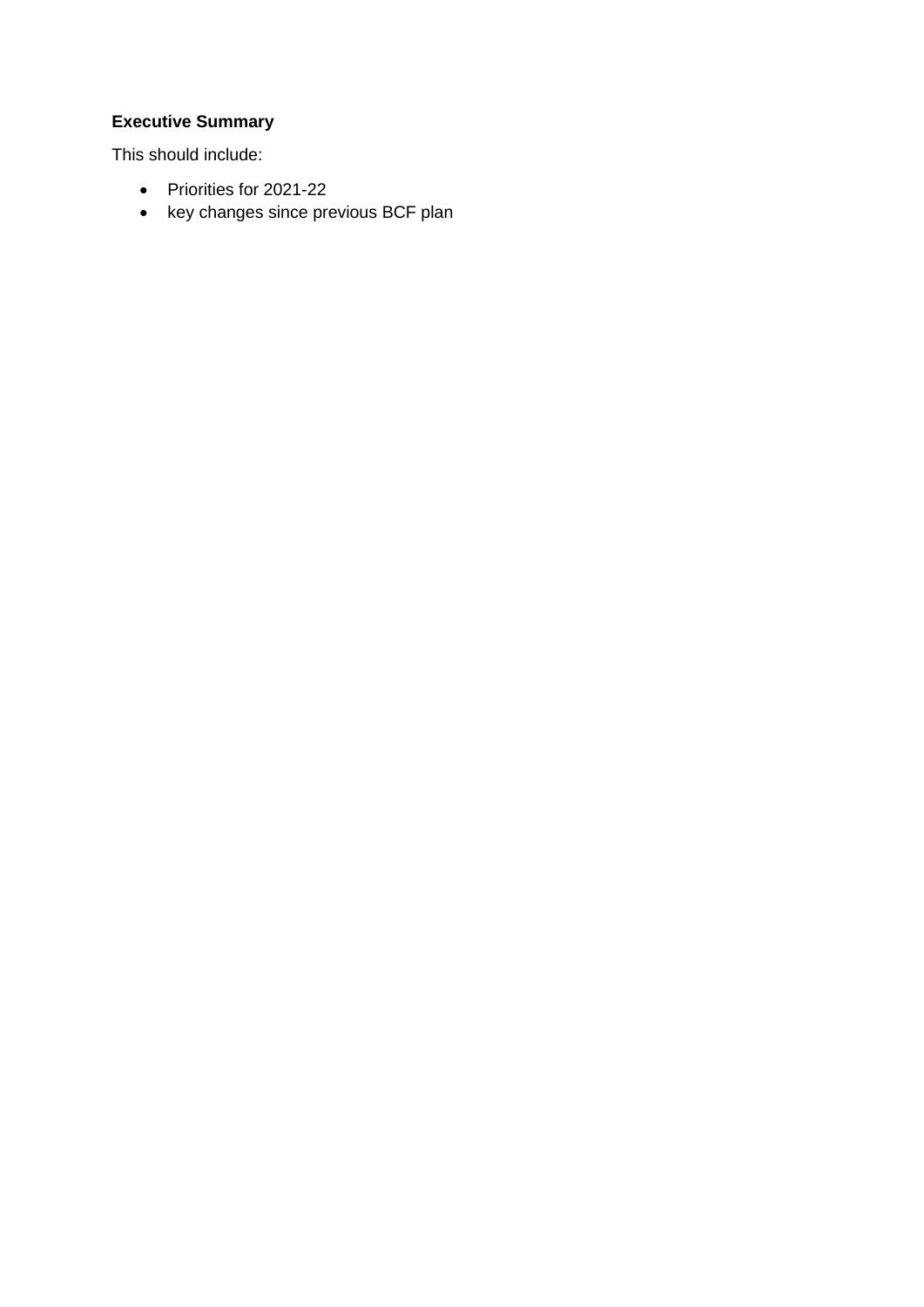In the refreshed Rotherham Place Reset Plan the following were identified as priority areas for Urgent and Community transformation group (aligned to BCF and Aging Well funding streams): Workstream 1: Prevention and Urgent Response -1. Front Door (priority 1) 2. Urgent Response Standards (priority 2) 3. Prevention and anticipatory care in localities: long term conditions and unplanned (priority 3). Workstream 2: Integrating a sustainable discharge to assess model (priority 4). Workstream 3: Enhanced Health in Care Homes (priority 5). These priorities include key actions such as: further development of our local Clinical Assessment Service (CAS) working with 111 and 999 to ensure urgent services are effectively managed through the Directory of Services (DOS) to reduce unnecessary conveyances to hospital and avoidable admissions. To pilot an integrated community hub for the triage of complex urgent and intermediate care and reablement this includes the co-location of social care reablement staff within Woodside (health building). After the implementation of the Integrated Intermediate care and reablement pathway in 2019-21 we have developed integrated service specs with KPIs/outcomes across the system, which will be signed off in year. We also want to develop further and embed the urgent 2 hour and reablement 2 day urgent standard and mandatory reporting. Although we have had an Integrated Discharge Team in place for a number of years due to Covid the guidance has changed to a same day discharge and we want to review our processes to remove any barriers, developing a business case for a sustainable model with the right workforce to meet demand. We will also seek approval and implementation of a discharge to assess community unit with nursing. Finally we have a number of key actions across the Enhanced Health in Care Homes/High Impact Change Model which include; Integrating MDTs: review of referral routes and signposting for residents and families, review of physical and mental health care homes team, Development of the Rotherham Health Record for Care Homes (following 4 milestones) - Care home view of existing information for health and social care practitioners/Expansion of information for health and social care practitioners/Pilot and roll out of care home view to care homes/Pilot and roll out electronic information capture by care homes to feed the Rotherham Health Record (RHR) care home view. We have a jointly commissioned Home Care service detailed through the Section 75 and part funded within the BCF, however, we want to align our commissioning of Care Homes across Health and Social Care (joint contracting/specifications). The key changes since the last BCF is further integration of community services including enhanced MDT working, training of Reablement staff to deliver Therapy plans, jointly commissioned Home Care provision including night visiting services, increase in providers on the framework to support demand, remote monitoring pilot in care homes established, ECHO e-learning platform in place for End of Life Care and other health related topics, new model for Intermediate Care (bed base reconfigured), increased the spend on the COT provision in year to support the demand profile, increased resources across Reablement, Rapid Response to support community services (hospital avoidance/effective discharge), funded brokerage to provide support over the weekend to facilitate hospital discharges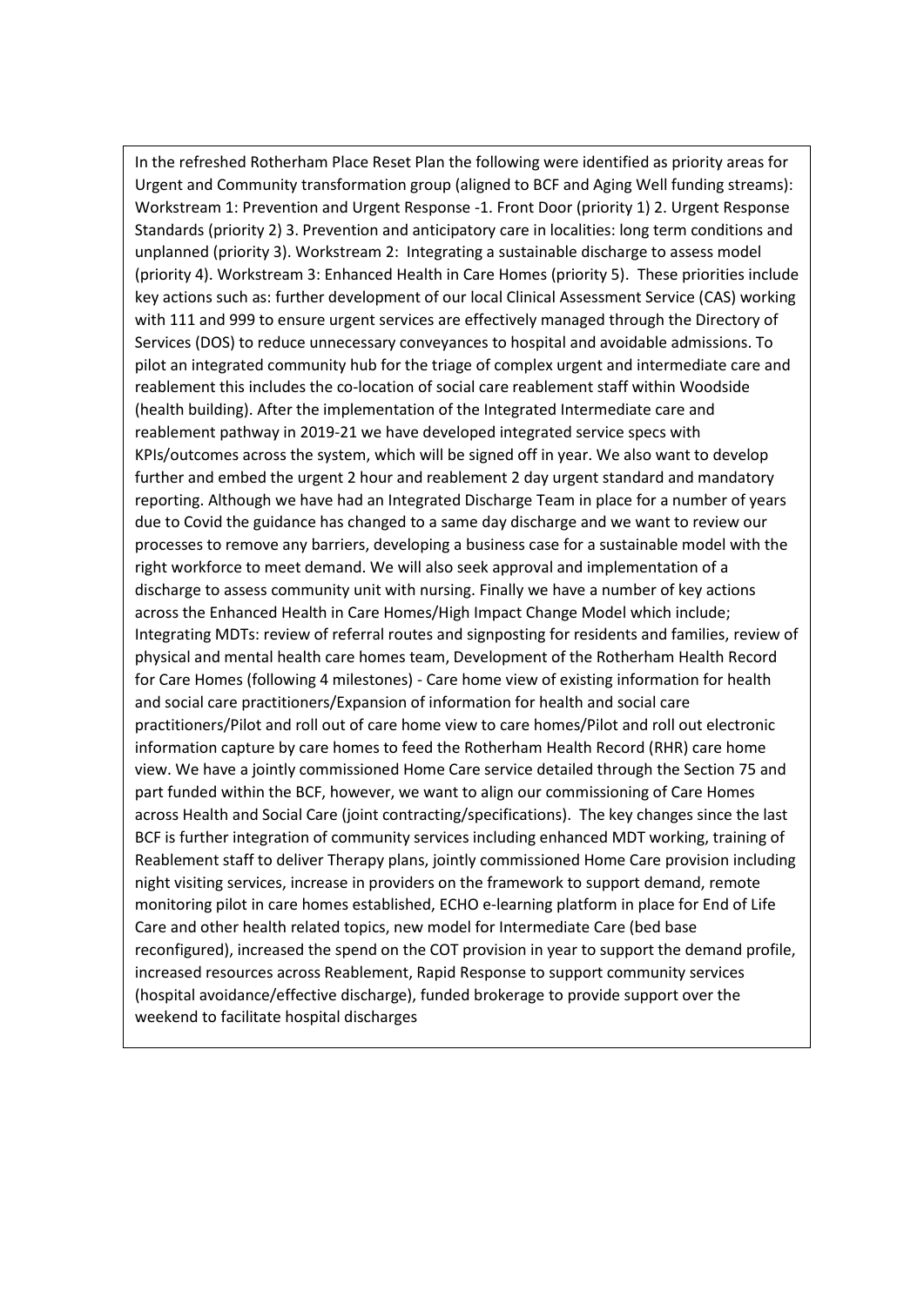## **Governance**

Please briefly outline the governance for the BCF plan and its implementation in your area.

Rotherham has a strong record of joint commissioning between health and social care. We have a joint commissioning framework and governance structure which incorporates joint needs assessment, supply mapping, market analysis, pooled budgets and performance management. This has prepared the way for new developments in integrated care which will support people with complex needs to remain independent in the community.

The Better Care Fund Section 75 Agreement for 2021/22 will be approved by the Health and Wellbeing Board which consists of Elected Members, Chief Executive, Chief Operating Officer and Directors from CCG and the Council, NHS England, GP's, Voluntary Action Rotherham (VAR), Healthwatch. The key responsibilities of this group include:

• Monitor performance against the BCF Metrics (national/local) and receive exception reports on the BCF action plan • Agree the Better Care Fund Commissioning Plan/Strategies • Agree decisions on commissioning or decommissioning of services, in relation to the BCF

The BCF Executive Group consisting of Chief Executives, Elected Members, Chief Finance Officers, Directors from both the Local Authority and the Clinical Commissioning Group. Key responsibilities of the Executive include;

• Agree strategic vision and priorities for the future • Make decisions relating to the delivery of the plan• Monitor delivery of the Better Care Plan through quarterly meetings • Ensure performance targets are being met • Ensure schemes are being delivered and additional action is put in place where the plan results in any unintended consequences. • Report directly to the Health and Wellbeing Board on a quarterly basis.

The BCF Executive Group is supported by the BCF Operational Group which meets on a quarterly basis. The Operational group is made up of the identified lead officers for each of the BCF priorities, plus other supporting officers from the council and CCG.

• Ensure implementation of the BCF action plan • Implement and monitor the performance management framework • Deal with operational issues, escalating to the Task Group where need

A financial governance process is in place and the financial monitoring and performance information is to be provided at monthly operational group meetings and quarterly at Director and Member level. The financial framework will expose those areas of high risk in year and identify areas where slippage may be available to balance the financial pressure in year. The recurrent plans will be modified, where appropriate, as part of the planning cycle for both Health and Social Care in totality, through the 2021-22 Section 75 agreement.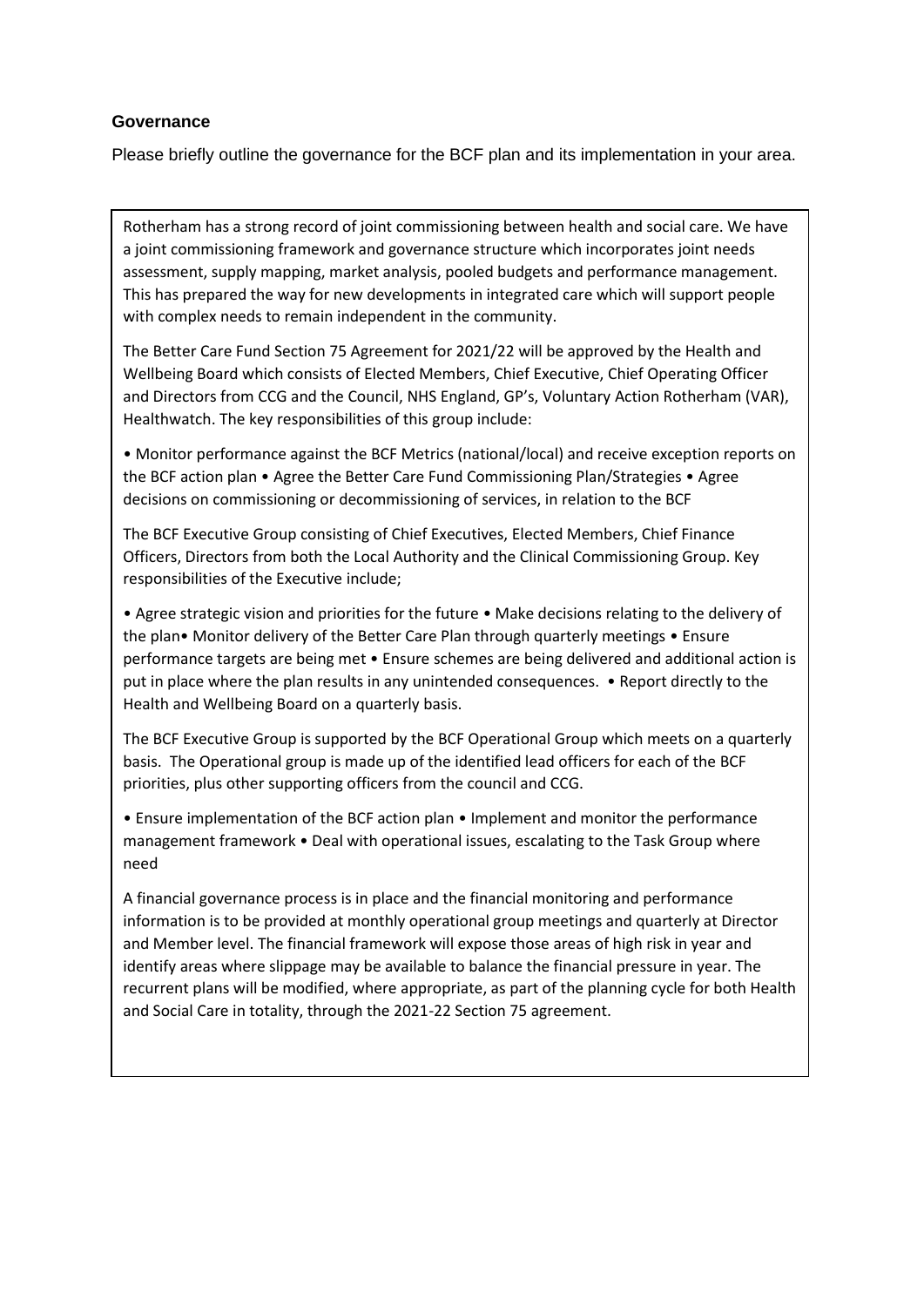## **Overall approach to integration**

Brief outline of approach to embedding integrated, person centred health, social care and housing services including

- Joint priorities for 2021-22
- Approaches to joint/collaborative commissioning
- Overarching approach to supporting people to remain independent at home, including strengths-based approaches and person-centred care.
- How BCF funded services are supporting your approach to integration. Briefly describe any changes to the services you are commissioning through the BCF from 2020-21.

Please see Executive Summary for detail of our key priorities (joint) for 2021-22 and changes to approach. A new Adult Social Care Pathway was implemented by the Council 2019/20 which takes into account whole system requirements to move to a position where elements of the system collaborate to fully explore the potential of individuals to become as independent as possible.

The community support offer within the new model will be based on people being supported via their social, community and neighbourhood assets, through joint working with partners across Rotherham to allow people to access the support they need through a variety of more sustainable support networks. We fully recognise that individuals need to be at the centre of the new care pathway, who need to self-manage their care, unless their requirements exceed the threshold. This means that people who have a care package will be re-enabled so that their needs are decreased, resulting in either a reduced or no care package, an increased level of independence and enhanced quality of life, that is healthier and more fulfilling for the individual. This will also result in a stronger understanding of what care is currently being provided and whether or not it is the most appropriate, with increased reviews and oversight, specifically with a recovery model that requires close working with the provider and individuals. The aim of care and support should be for people to live the best life that they can, meaning living independently, in their own home when possible, utilising the assets and the people around them to do the things that make them happy and leading a fulfilled life. This has required a strengthening of partnerships and collaboration with a wide range of key stakeholders including Public Health, Housing, CCG, Foundation Trusts and Mental Health Trusts, voluntary, community and independent sector to create more options for how care can be delivered through, for example, natural forms of support, universal services and community assets, as well as formal health and social care services. The four key themes of the new operating model are as follows:

1. Prevention 2 Integration 3. Care co-ordination 4. Maximising independence and reablement.

The Council along with partners are focusing on a strength based approach, in partnership with staff, to ensure that community assets are utilised and self-directed support is maximised, thus increasing choice and control. With a focus on greater promotion of the use of individual budgets via a direct payment, strength based, focussed assessment of well-being and clear evidence of a person's needs. Consideration must be taken to eligibility criteria, support planning, completion of Continuing Health Care and Decision Support Tool checklists,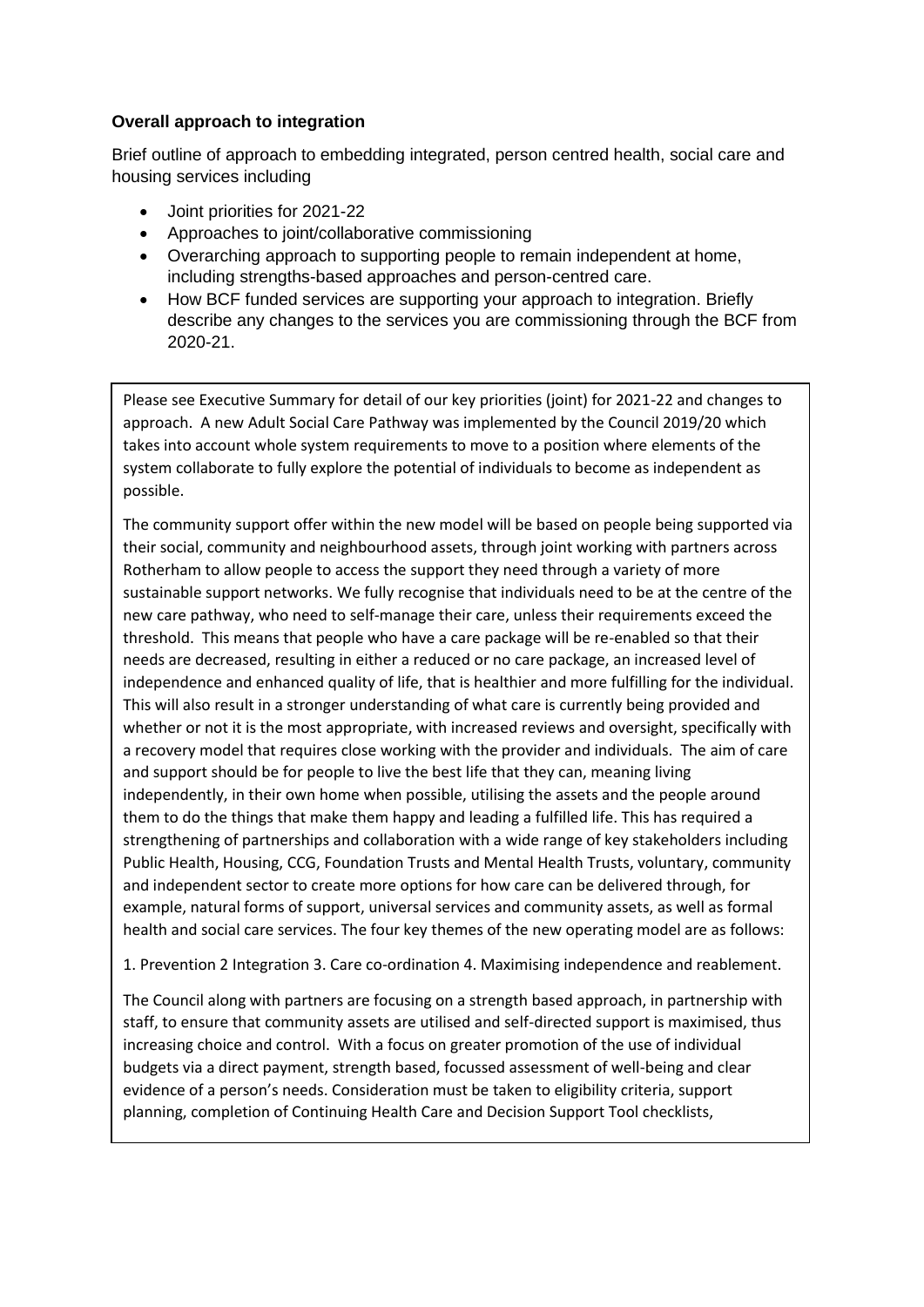## **Supporting Discharge (national condition four)**

What is the approach in your area to improving outcomes for people being discharged from hospital?

How is BCF funded activity supporting safe, timely and effective discharge?

BCF funding contributes to our Integrated Discharge Team (IDT) – funding posts such as the joint manager across health and social care and the capacity manager in The Rotherham Foundation Trust (TRFT) who provides our daily oversight across Place and escalation levels (Opel). Our discharge home is consistently higher than the national target at c.95% and our Length of Stay (LOS) has been one of the best in South Yorkshire and Bassetlaw (SYB) consistently for many months, although recent challenges due to continuing Covid pressures has increased our LOS slightly. We were asked this summer to present to NHSE Regional colleagues our integrated approach to discharges due to the recognition of our performance including weekend discharge rates. We have a joint approach to discharge planning. From a strategic perspective it is one of the 3 portfolio projects within our integrated Place Urgent and Community Transformation Programme. The Place Discharge Executive lead is the TRFT Head of Operations and TRFT Deputy Chief Operating Officer (COO). Discharge plans are codeveloped with all Place partners and assured via the Place governance structure including an Executive Lead group comprising the Trust's Deputy Chief Executive, Deputy CCO and Community Division General Manager. Cross system working is well embedded in IDT, with at least twice daily MDT (including community/reablement), twice weekly LOS MDT and reviews of stranded patients based on the ECIST model. We have increased our capacity within IDT and ensure cover over weekends with an 8am-8pm approach in place. There is a Discharge Doctor on site to support weekends. We have also increased capacity within community services to ensure 7 day discharges are facilitated 8am to 8pm including increasing transport availability (week days/weekends to meet peak times in demand) and 7 day equipment access. However, there is some performance variation and seasonal spikes through the year. In order to embed the changes made and to meet the new national discharge guidance we have, in collaboration with Attain, reviewed the discharge processes and pathways including our community bed base facilities, culminating in a Discharge Action Plan that is currently being implemented. Our new model of an integrated intermediate care, reablement/recovery pathway is well established which supports effective patient flow. Our processes start with early discharge planning and management of patient transfers, through to community beds with additional discharge co-ordinators appointed across acute/community beds. We want to ensure patients receive right level of care and that processes are streamlined to speed up transfers and reduce duplication and gaps resulting from previous siloed working. Our community unit with nursing/therapy has recently been retendered to better meet the changing complex needs of our population. The BCF funds a number of community services across health and social care including Reablement/Urgent Response. These services have seen an increase in resources in 2021-22 to provide sufficient capacity to meet the demand (increasing no. of complex cases requiring additional support). We have also increased the number of providers on our jointly commissioned home care framework to support the demands on the care sector and are looking to employ a locum therapist to work in COT service to support the review of care packages, freeing capacity to provide better flow from the Acute Trust. Additional reablement co-ordinator/support workers in ASC will increase capacity to deliver both discharge/admission avoidance. The brokerage function has also been increased to cover weekends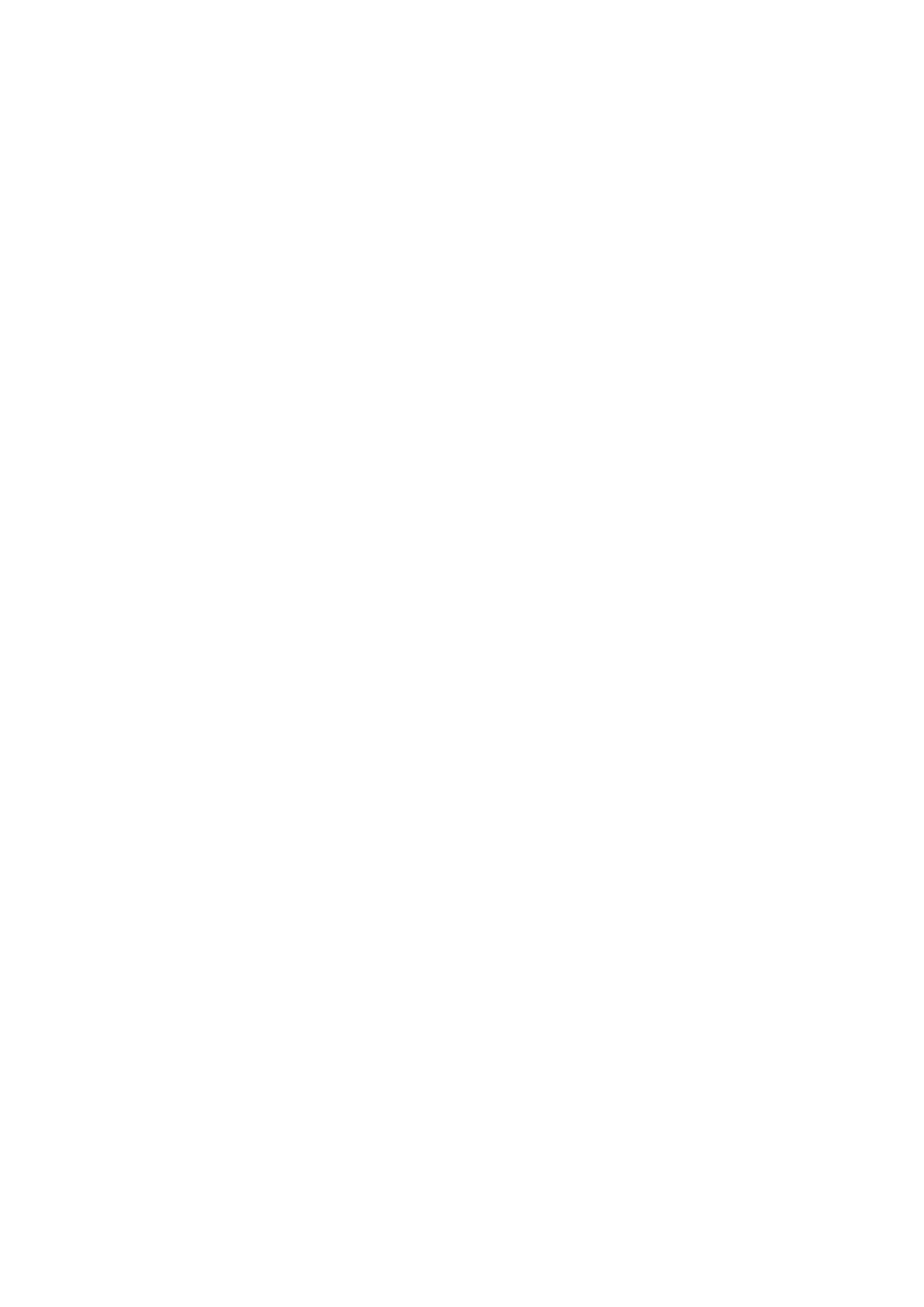## **Disabled Facilities Grant (DFG) and wider services**

What is your approach to bringing together health, care and housing services together to support people to remain in their own home through adaptations and other activity to meet the housing needs of older and disabled people?

The Strategic Director for Adult Social Care, Housing and Public Health is fully engaged in the planning and approval process for the BCF 2021-22 and is a member of the Health and Wellbeing Board and BCF Executive Group. Both the Boards and group includes representatives from the CCG including the Chief Officer and Chief Finance Officer. This ensures there is a joined up approach in improving outcomes across the health, social care and housing sector

The Disabled Facilities Grant (DFG) provides funding for the provision of aids and adaptations to disabled people's homes to enable them to live independently and to improve their quality of life. Social Care and Housing Services work collaboratively together in responding to the Care Act (2014) requirements in order to prevent, reduce or delay care and support needs.

The DFG has provided funding for aids and adaptations for older people, people with physical disabilities and care needs, children and those living in owner occupied, private and social tenancies in 2020/21. Grant approvals range from a minimum of £1,000 and a maximum of £32,552.

The Housing Strategy (2019-21) aligns to the Integrated Place Plan and BCF Plan by supporting people to live at home for longer and has benefits for the individual's health as well as a positive impact on health and social care budgets. Instead of providing everyone with the same service regardless of need, housing support or adaptations are tailored to the individual and used to empower people to make choices for themselves. Council owned stock is also ageing and it is essential that investment continues so that the Council is able to continue to provide good quality, safe and affordable homes in sustainable neighbourhoods that meet the needs of local people. As people's needs evolve, the Council will seek opportunities to make better use of its stock and consider conversions and adaptations to provide more suitable homes where appropriate. The Council's Adaptations Policy aims to assist people in living independently through either the provision of equipment and/or adaptations in their current home or re-housing to a suitable property that meets their needs. The IBCF currently funds a project lead for Assistive Technology and Community Occupational Therapy (COT). This post is currently working with Adult Social Care (ASC) colleagues to embed the COT provision (we are funding a further 1fte COT to support the increasing caseload of the service) within ASC to support the prevent, reduce and delay agenda. The post is also supporting ASC to better utilise care technology. There is a wide range of Technology Enabled Care equipment in use including exit sensors, GPS trackers and pre-set reminders enabling people with memory difficulties to remain safe and live their lives well, as well as several falls detection options. Robotic pets are also proving successful in reducing anxiety, purposeful walking and challenging behaviours. There is also a Remote Monitoring Pilot in operation to March 2022 with Care Homes around vital signs. The aim is to keep people out of hospital and reduce the length of stay in hospital if a person was to be admitted.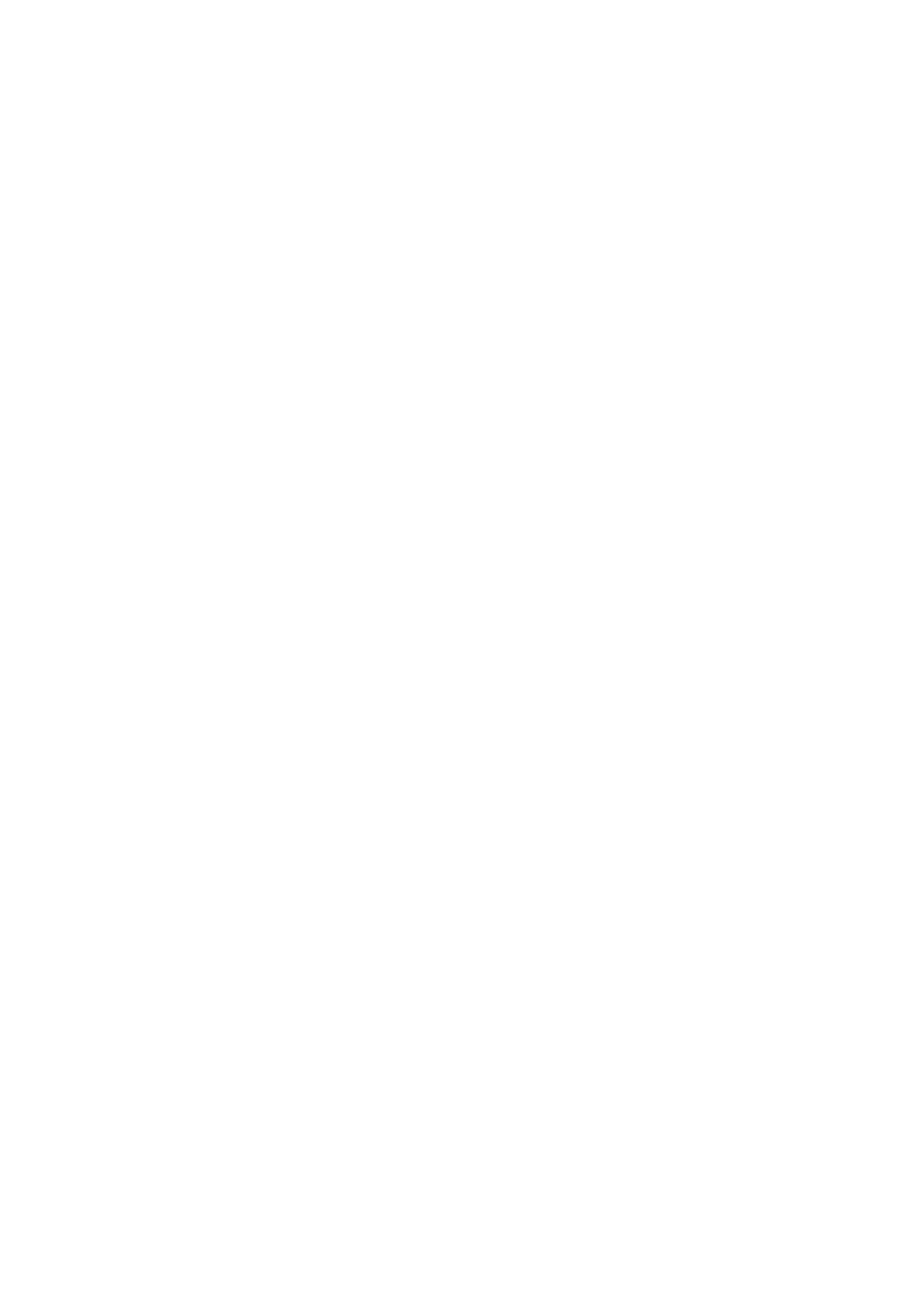## **Equality and health inequalities.**

Briefly outline the priorities for addressing health inequalities and equality for people with protected characteristics under the Equality Act 2010 within integrated health and social care services. This should include

- Changes from previous BCF plan.
- How these inequalities are being addressed through the BCF plan and services funded through this.
- Inequality of outcomes related to the BCF national metrics.